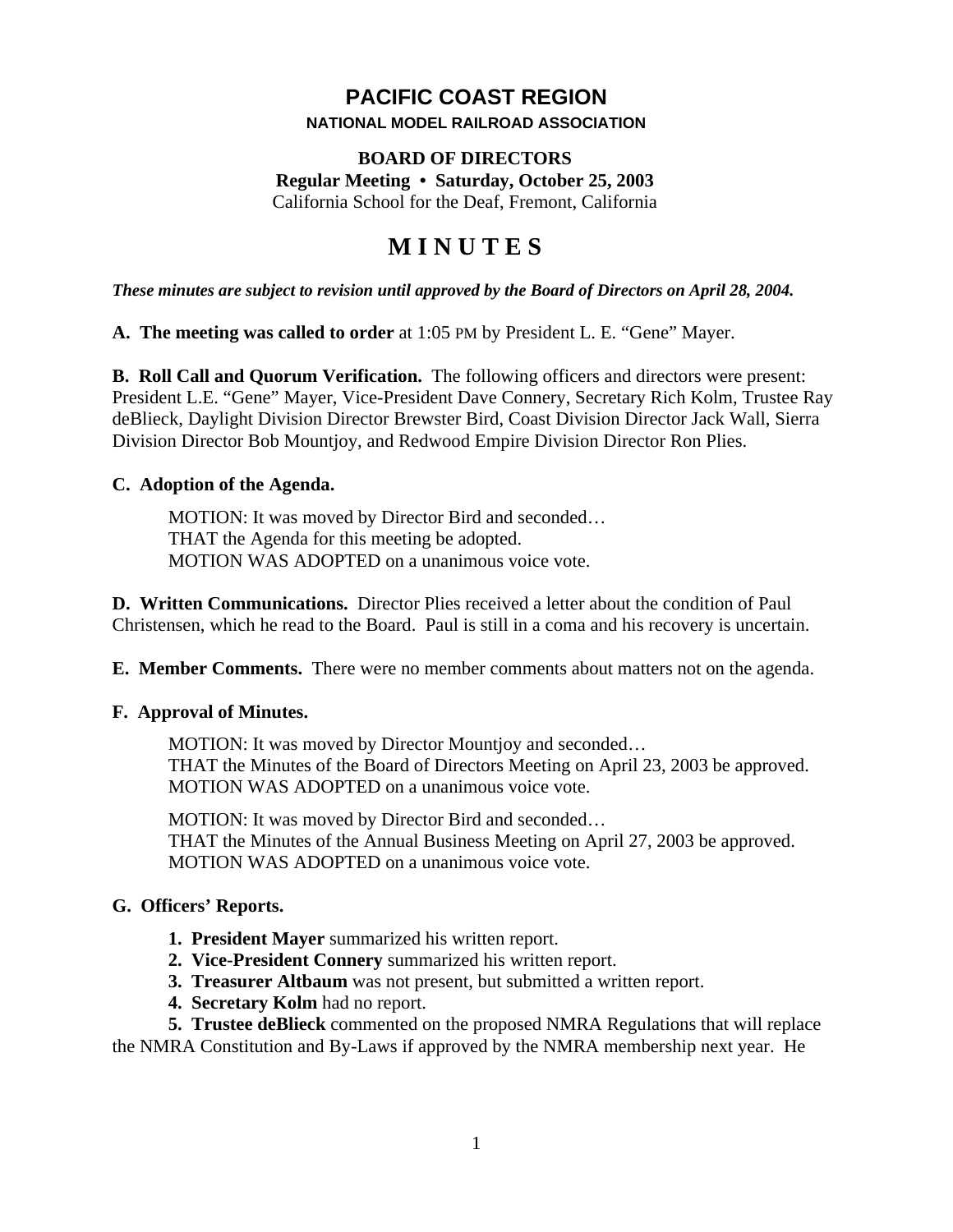recommends adoption of the Regulations, saying they are not perfect but NMRA needs to move forward.

#### **H. Directors' Reports.**

- **1. Daylight Division Director Bird** summarized his written report.
- **2. Coast Division Director Wall** commented that all was going well at the Coast Div.
- **3. Sierra Division Director Mountjoy** summarized his written report.
- **4. Redwood Empire Division Director Plies** summarized his written report.
- **5. Hawaiian Division** -- no director, no report.

#### **I. Department and Related Committee Reports**

**1. Administration Department.** President Mayer said he is working on filling the position of Chairperson of the Nominating Committee. Dave Connery, Chairperson of the Long Range Plan (LRP) Implementation Committee, said the Redwood Empire Division has provided feedback on the LRP. He would like other divisions to also act on the recommendations of the LRP.

**2. Membership Department.** Bob Ferguson, Chairperson of the Member Services Committee, summarized his written report. He said a Membership Promotion Chairperson and committee are needed to contact members who are delinquent with their dues. To fill that void, he has been sending out letters to those who do not renew, inviting them to comment; he received no comments. President Mayer said he is working on filling the vacant chairperson position. Rod Smith, Chairperson of the Member Aid Committee, was not present but submitted a written report.

**3. Publication Department.** Gus Campagna, Manager of the Publication Department, summarized his written report. He commented about changes in the mailing permit for the *Branch Line*, which should result in lower mailing costs. With regard to the number of pages in the *Branch Line*, Editor Bill Kaufman said his central philosophy is to include interesting articles along with the administrative stuff and announcements so the membership will want to read it. (Later, in the discussion of next year's budget, Manager Campagna said an average of about 40 pages per issue would be within the budget.) The Board recognized that this is the PCR's principal communication tool, especially for promoting the annual convention. There was concern that there will not be a consistent source of revenue for publishing the *Branch Line*. Circulation Manager Norman Morris submitted a written report. There was a comment that the PCR website is not being kept up to date; material has to be provided to Webmaster Kevin Hurley.

**4. Convention Department.** Jim Long, Manager of the Convention Department, reported on the status of upcoming conventions.

• 2004 in Napa at the Embassy Suites Hotel, April 29 to May 2. "Napa Valley '04" will be hosted by Napa Valley Model Railroad Historical Society and the Redwood Empire Division. Convention Chairperson Harold Mentzer summarized his written report on the status of convention preparations.

• 2005 in Concord at the Sheraton Concord Hotel, May 11 - 15. It will be hosted by the Walnut Creek Model Railroad Society. Bill Swindell is the Convention Chairperson. Bob Ferguson reported that they are working on getting manufacturers for a good Train Show. The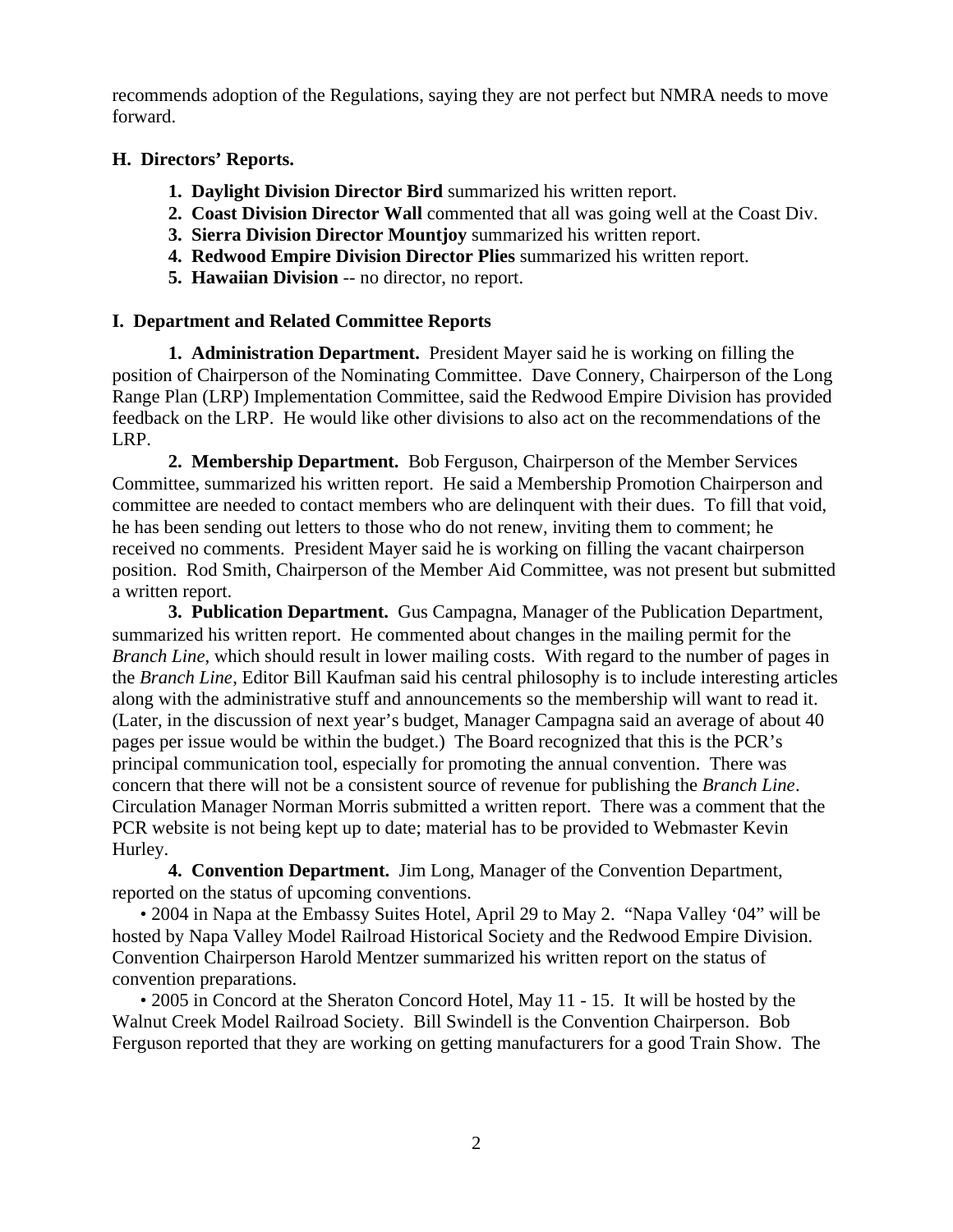Convention Host Committee is in need of volunteers. Next fall, the Board Meeting can be at the hotel as part of the deal, and the committee needs to know what date in October to reserve it.

• 2006 in Sacramento at the Double Tree Sacramento Hotel, May 3 - 8. It will be hosted by Sierra Division, Sacramento Model Railroad Club, and Sacramento Modular Railroad Club. Gene Mayer is handling things until a chairperson is appointed.

• 2007 will be in the Coast Division and the Santa Cruz area is under consideration. Kevin Hurley and Dave Loveless are working on it.

• 2008 will be in the Daylight Division and the Fresno/Clovis area is under consideration. John Houlihan is the Convention Chairperson.

**5. Contest Department.** No report.

**6. Achievement Program Department.** No report.

**7. Non-Rail Activities Department.** Manager Mary Moore-Campagna summarized her written report on the objectives and goals of her new department.

#### **J. Unfinished Business**

**1. Purchase of digital projectors. [***At the April 23 Board meeting there was a motion by Director Plies to authorize the purchase of digital projectors. The motion was tabled and a special committee including Jim Long, Gus Campagna, and John Marshall was asked to look into the matter and report back to the Board at this meeting.*]

Jim Long summarized his written report which recommends that two or three digital projectors be purchased, with a brightness of at least 1200 lumens and a resolution of at least 1024 x 768 pixels. He noted that prices of projectors have dropped since this was introduced at the last Board meeting.

The Board discussed the pros and cons of purchasing projectors versus renting them for the PCR conventions. The issues of security, damage in handling, use at Division meets, potential for renting to other model railroad related events, and replacement of bulbs were considered.

MOTION: It was moved and seconded… THAT the motion tabled on April 23 be removed from the table. MOTION WAS ADOPTED on a unanimous voice vote.

MAIN MOTION (from April 23): It was moved by Director Plies and seconded... THAT digital projectors be made available to the Convention Committee and Divisions to be financed from the PCR convention fund.

MOTION: It was moved by Director Wall and seconded…

THAT the main motion be amended by adding the following:

Two projectors shall be purchased at a purchase price of not more than \$1,400 each plus a spare bulb for each; the brightness shall be at least 1200 lumens and the resolution at least 1024 x 768 pixels.

MOTION TO AMEND WAS ADOPTED on a unanimous voice vote. MAIN MOTION WAS ADOPTED on a voice vote with one "no" vote.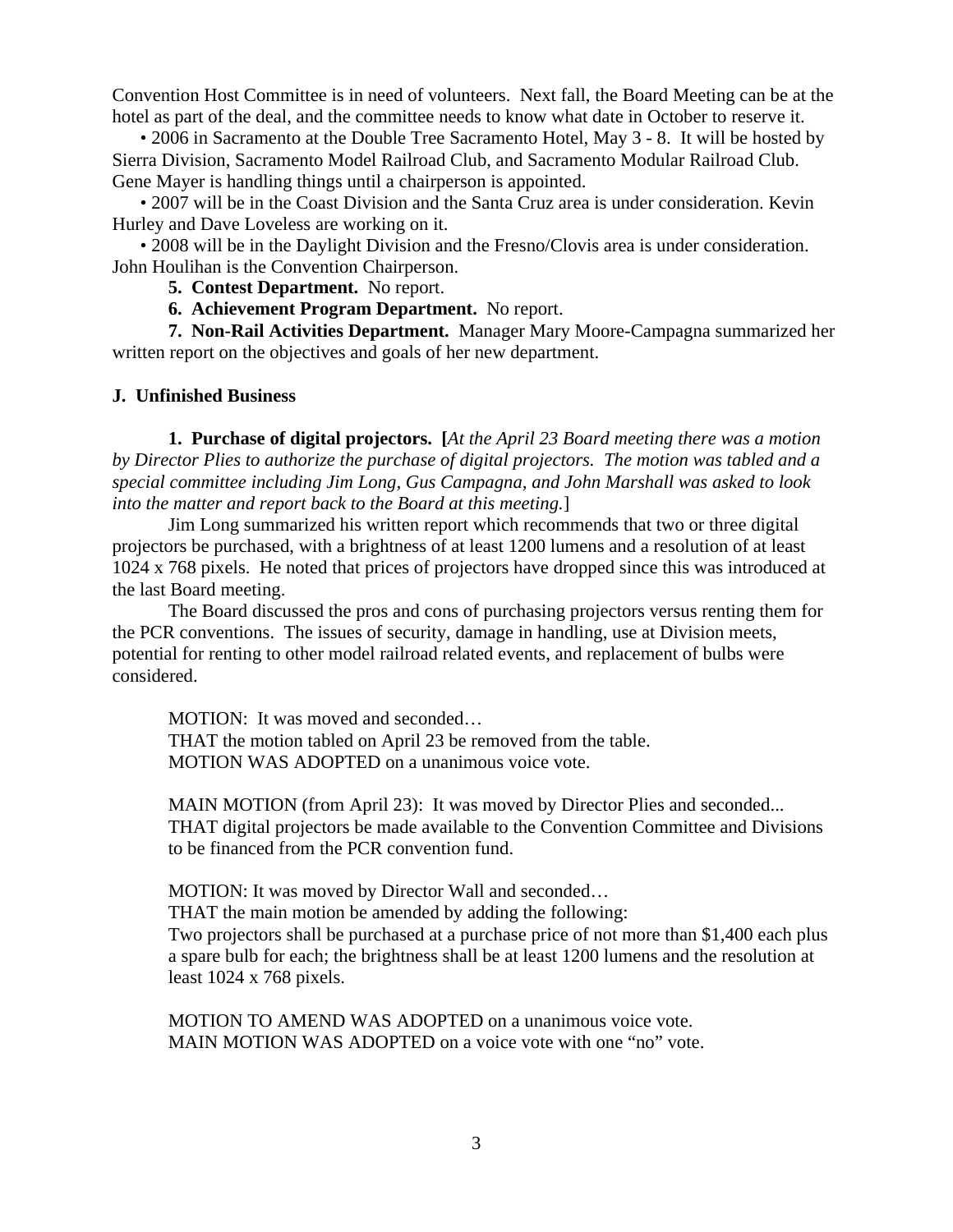President Mayer appointed a **special committee** including Jim Long, Gus Campagna, and John Marshall to develop procedures for storage and use of the digital projectors, to be submitted to the Board for review.

**2. Joint activities with Pacific Southwest Region.** Trustee deBlieck reported that there have been discussions with both PSR and PNR officers, and there seems to be a lot of interest in holding joint conventions.

**3. Bequest from Keith Heinsohn estate.** PCR has not yet been informed of the outcome of the estate settlement.

*At this point the Board moved the Agenda to consider the matter listed under Item K.2, and then returned to the order of the Agenda.*

**4. Status of creating a new separate division in the northern part of Sierra Division.** Dwayne Coate, the lead on this, was not present and there was no information available.

**5. Revenue from "21st Century Limited" Convention account, consider projects and programs of benefit to PCR members.** Funds can be transferred to PCR at any time, but should be coordinated with the certificate of deposit periods. President Mayer said the divisions can submit project and program proposals through their division directors to request grant funding from PCR, which will then be considered by the Board of Directors.

**6. Status of Hawaiian Division.** There are only five NMRA members in Hawaii and apparently no interest in activating the Division. This matter will not be continued.

# **K. New Business**

# **1. Approve PCR joint sponsorship of LDSIG & OPSIG meet.**

MOTION: It was moved by Director Plies and seconded…

THAT the PCR be a joint sponsor of the Layout Design and Operations SIGs meet in Santa Clara on February 7-8, 2004.

MOTION WAS ADOPTED on a unanimous voice vote.

It was pointed out that the NMRA insurance requires that the NMRA group (PCR) be named first on the list of sponsors.

**2. Change PCR's IRS status to 501c3.** The Board discussed changing its non-profit organization status with the Internal Revenue Service so that donations to PCR can be tax deductible.

MOTION: It was moved by Director Wall and seconded…

THAT PCR expend up to \$2,000 to apply for changing PCR's non-profit organization status to IRS Code Section 501c3 so that tax-deductible charitable donations can be accepted. MOTION WAS ADOPTED on a unanimous voice vote.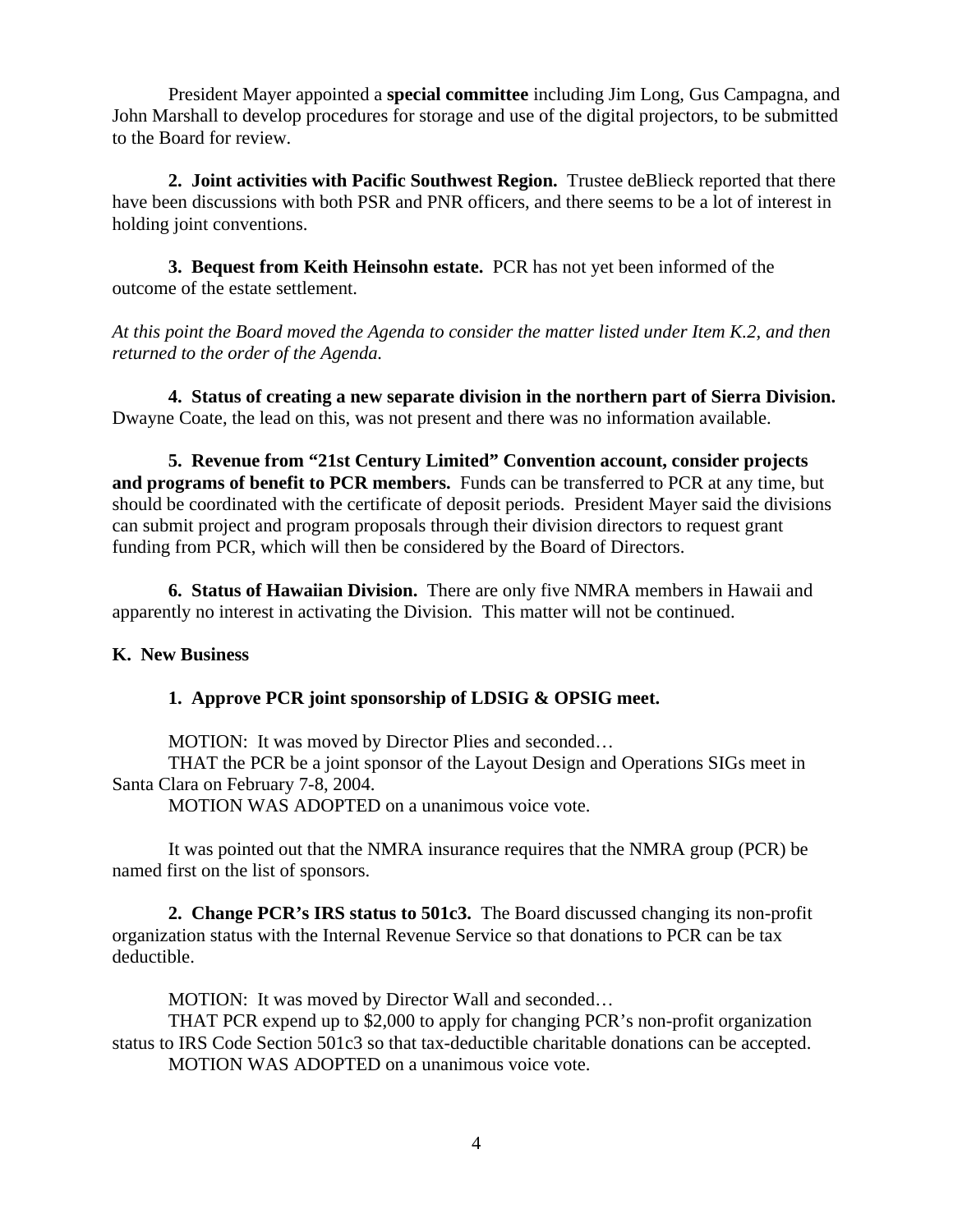**3. Effect of changes at NMRA on PCR.** Trustee deBlieck said that PCR has to consider what needs to be done, and at what expense, to accommodate the NMRA changes should the reorganization under the proposed NMRA Regulations be approved in 2004. Vice-President Connery proposed that a committee be appointed by the President to also look into what is necessary for PCR to continue to function should NMRA cease to exist. President Mayer will appoint a **special committee** to report back to the Board.

#### **L. PCR Budget for FY 2004**

Treasurer Altbaum's written report presented a proposed budget for FY 2004.

Publication Department Manager Campagna said the proposed budget shown for the *Branch Line* will allow an average of 40 pages per issue, which is adequate. Editor Kaufman said the Board needs to indicate what it wants published in the *Branch Line*, since the number of pages is effectively limited.

Based on motions adopted earlier at this Board meeting, the Budget is increased for legal counsel to assist with the application to change PCR's non-profit tax status to 501c3 and increased for purchase of two digital video projectors with spare bulbs.

MOTION: It was moved by Director Wall and seconded…

THAT the Budget for Fiscal Year 2004 be adopted as proposed in the Treasurer's Report with the two changes approved during the Board meeting.

MOTION WAS ADOPTED on a unanimous voice vote.

#### **M. Announcements**

**1. Next Board Meeting.** President Mayer said the next Board Meeting will be on Wednesday, April 28, 2004 at the.PCR Convention in Napa.

**N. Adjournment.** The meeting was adjourned at 4:50 PM.

Respectfully submitted,

Alm

Rich Kolm PCR Secretary

Attachment

RLK 2/2/04